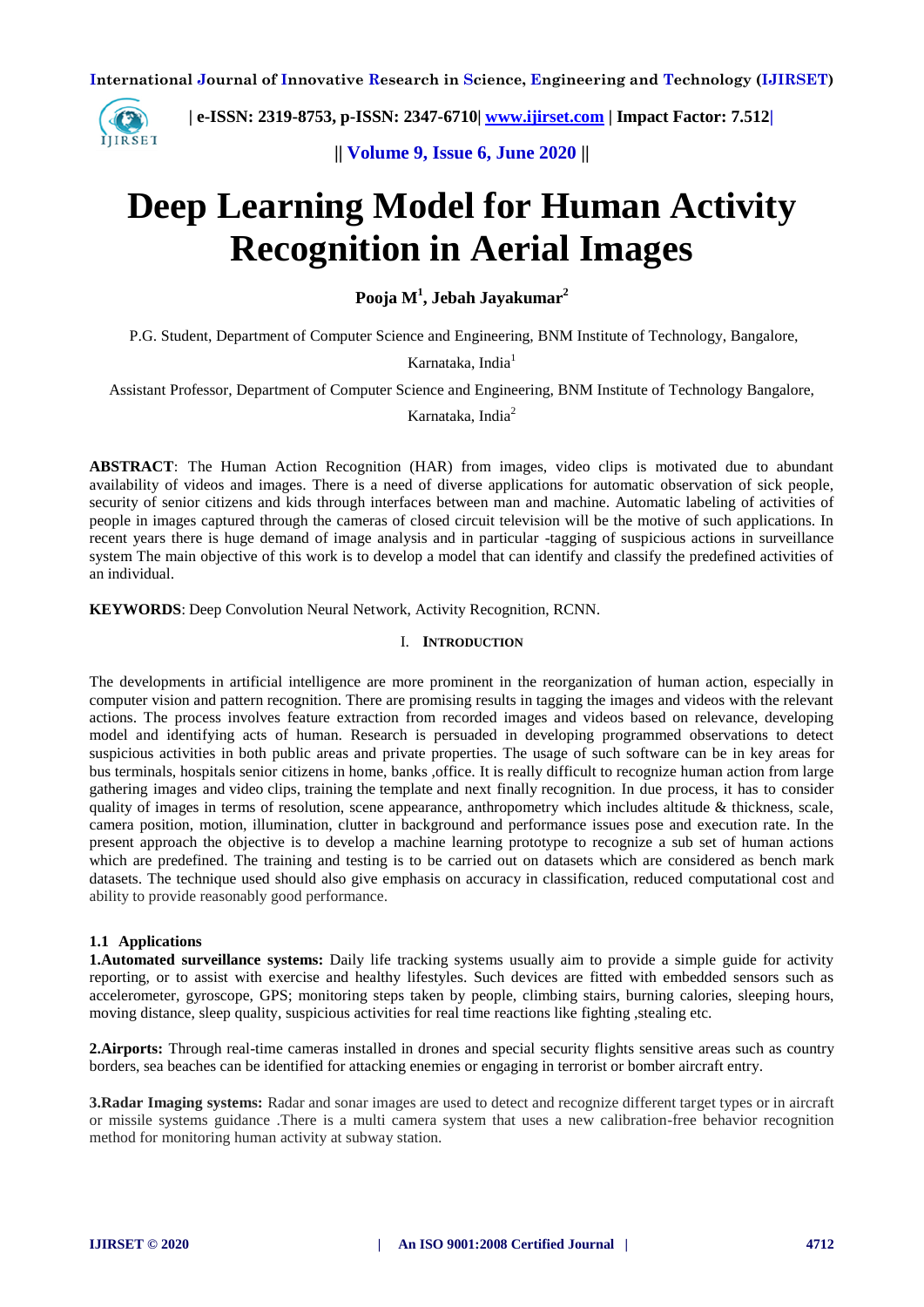

 **| e-ISSN: 2319-8753, p-ISSN: 2347-6710| [www.ijirset.com](http://www.ijirset.com/) | Impact Factor: 7.512|**

# **|| Volume 9, Issue 6, June 2020 ||**

**4.Intelligence analysis and gathering:** In sensitive areas like the border with the country, sea beaches can be identified and the tracing by means of real time cameras installed on drones and special safety flights by attacking enemies or engaging in terrorist or bomber activities.

#### II. **RELATED WORK**

The problem of categorizing human activity has remained a challenging task in computer vision. [1]An approach to order the movement of human focus in a video clip. The entities which are moving are identified and their boundaries are removed. The inventors recommend utilizing a star skeleton conveyed through the entity's boundary as an aid for human movement examination. It has a star skeleton that gives two movement prompts: pose of the figure, and recurrent movement of skeleton fragments. These two factors plays important role in resolving the movements of exercise postures, for example jogging, running, and hand waving. It doesn't require an earlier human model, computationally affordable Some Issues 1.Creating relative joint images was difficult due to calculation of relative distance between referenced joints and the other joints.2.The joints in the frames where not within the predefined temporal dimension.[2] The point tracking approach is used when detected objects are represented as points. Tracking is performed by evaluating the objects state in terms of position and motion and by associating points across frames. The movement of an entity is to be keenly tracked to check is it in straight path, which can be trusted or dismissed as surrounding area. But in most applications the entities cannot be restricted to move in straight path. This limits the adoptability of the algorithm. Issues 1. It is expensive in terms of computational cost due its requirement. The computation is to be done for each and every point in stream which makes it less popular for applications in real time. 2.Requires external mechanism to detect in every frame. Problem areas in handling occlusion especially for objects represented by multiple points, misdetection, entries and exits of objects. [3] An approach to order the movement of human focus in a video clip. The entities which are moving are identified and their boundaries are removed. The inventors recommend utilizing a star skeleton conveyed through the entity's boundary as an aid for human movement examination.

## III. **METHODOLOGY**

The first stage of the proposed model is the collection of videos from the bench mark video data sets. i.e KTH dataset. These video clips collected are to be converted to frames. The next step is to determine the difference between the frames. This difference is used for the detection of activity. Once the object of interest has been detected, the background subtraction must be done. The final task is quality enhancement, which plays a vital role where RGB videos are low-quality videos. Human activity recognition involves actions such as running and jogging, etc., if the videos collected are low-quality videos, further activity recognition is a daunting task. Here R-CNN is used to train the data set videos to process the key features. In the proposed work we tend to initially recognize the activity performed by the person then eliminate the background pictures (by the technique of background subtraction), solely only specific person performing associate activity is known later the specific activity is labeled and recognition of performance takes place. In the validation step the output is validated using trained neural network with original and estimated values. . The important role in the entire process is the key point extraction which helps to categorize the action and is labelled accordingly.

**Step 1:** Load the video and convert in to frames **Step 2:** Extract features **Step3:** Train RCNN

**Step4:**Identify Activity

Pre-processing step in image processing also utilize Gaussian blur method, in order to improve the structures of the images at distinct scale, view scale place description and scale space application. Computationally, using a Gaussian smoothing to a frame is similar to convoluting the frame with a Gaussian-function. It is also called as 2 dimensional weier -strass transformation.

The RCNN algorithm propose a bunch of boxes in image.

**Step 1:** Takes video as an input.

**Step 2:** Generates initial segmentation so multiple regions from image is identified.

**Step 3:** Combines the similar group of regions to form larger region (based on shape similarity, size similarity, color similarity)

**Step 4:** Finally these region proceed to find activity detection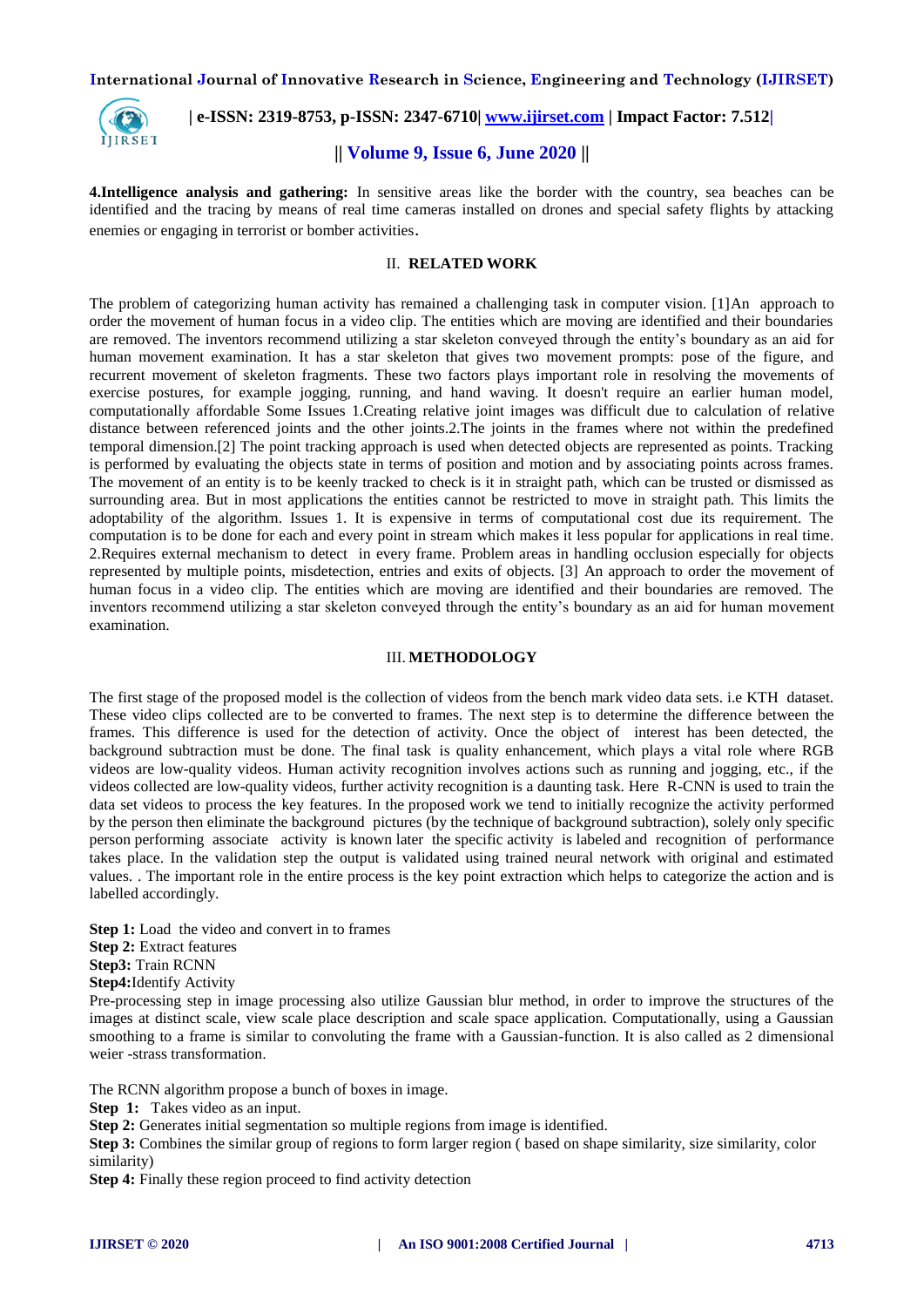

# **| e-ISSN: 2319-8753, p-ISSN: 2347-6710| [www.ijirset.com](http://www.ijirset.com/) | Impact Factor: 7.512|**

# **|| Volume 9, Issue 6, June 2020 ||**



Figure 1-Proposed System for Human Activity Recognition



#### IV.**EXPERIMENTAL RESULTS**

Figure -2: Labelled activity recognized Person walking

The project is a python implementation. The Python program is run from the Idle IDE**.** There are different acts in the videos. First, video is collected from the directory, and then processed where the background containing the unwanted images is removed, and then processing steps are taken to identify activity only by people being moved for activity recognition**.**